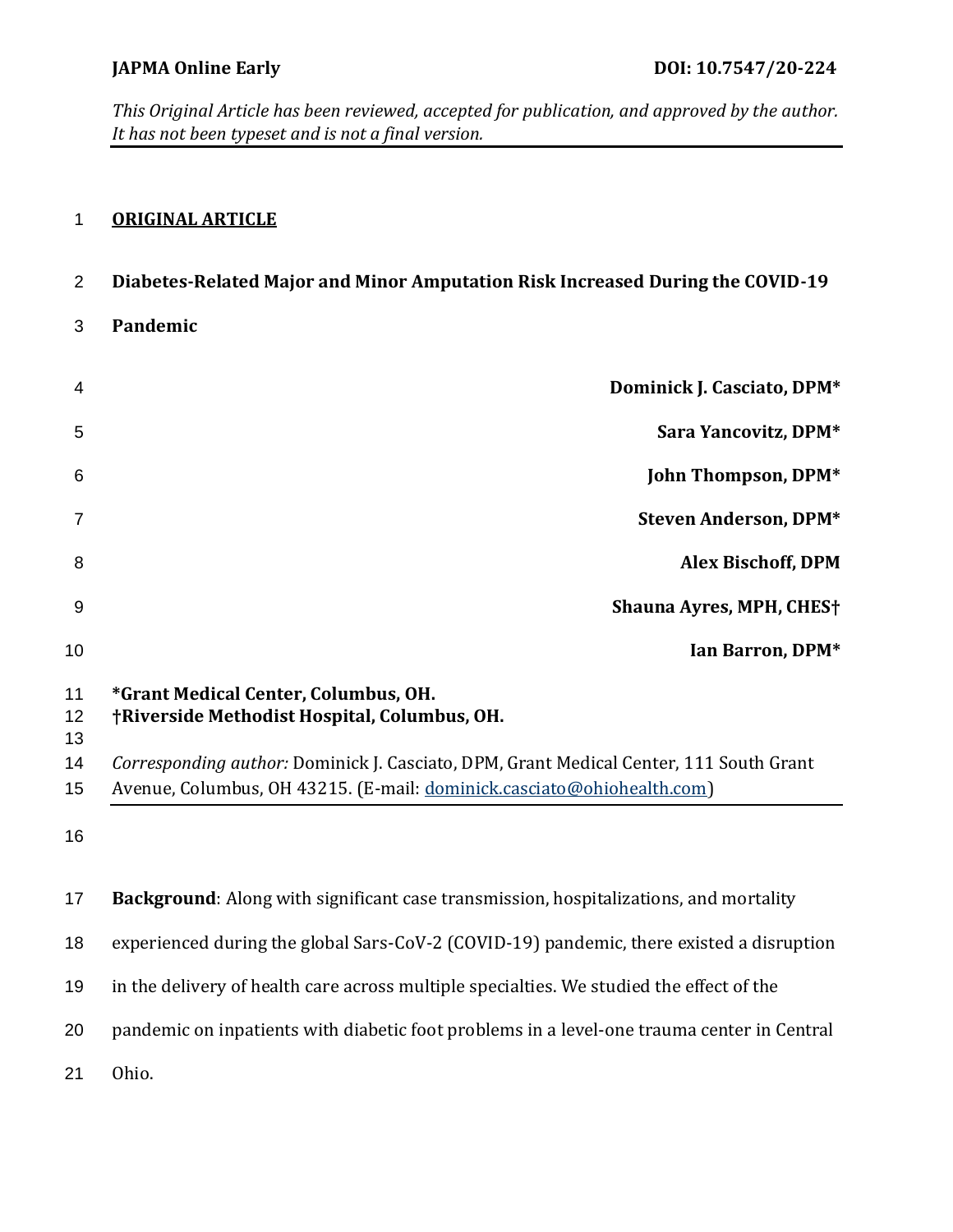| 22 | Methods: A retrospective chart review of patients necessitating a consultation by the foot      |
|----|-------------------------------------------------------------------------------------------------|
| 23 | and ankle surgery service were reviewed from the first 8 months of 2020. A total of 270         |
| 24 | patients met the inclusion criteria and divided into pre-pandemic ( $n = 120$ ) and pandemic    |
| 25 | groups ( $n = 150$ ). Demographics, medical history, severity of current infection, and medical |
| 26 | or surgical management were collected and analyzed.                                             |
| 27 | Results: The odds of undergoing any level of amputation was 10.8 times higher during the        |
| 28 | pandemic versus before the pandemic. The risk of major amputations (below-the-knee or           |
| 29 | higher) likewise increased with an odds ratio of 12.5 among all patients in the foot and        |
| 30 | ankle service during the pandemic. Of the patients undergoing any amputation, the odds          |
| 31 | for receiving a major amputation was 3.1 times higher than before the pandemic.                 |
| 32 | Additionally, the severity of infections increased during the pandemic and a larger             |
| 33 | proportion of the cases were classified as emergent in the pandemic group compared to the       |
| 34 | pre-pandemic group.                                                                             |
| 35 | <b>Conclusions:</b> The effect of the pandemic on the health-care system has had a deleterious  |
| 36 | effect on people with diabetes-related foot problems resulting in more severe infections,       |
| 37 | more emergencies, and necessitating more amputations. When an amputation was                    |
|    |                                                                                                 |

- performed, the likelihood it was a major amputation also increased.
- The Severe Acute Respiratory Syndrome Coronavirus 2 pandemic (SARS-CoV-2),
- colloquially recognized as COVID-19, stressed health-care systems across the globe from
- the end of 2019 through 2020. As of October 2020, more than 42 million cases have been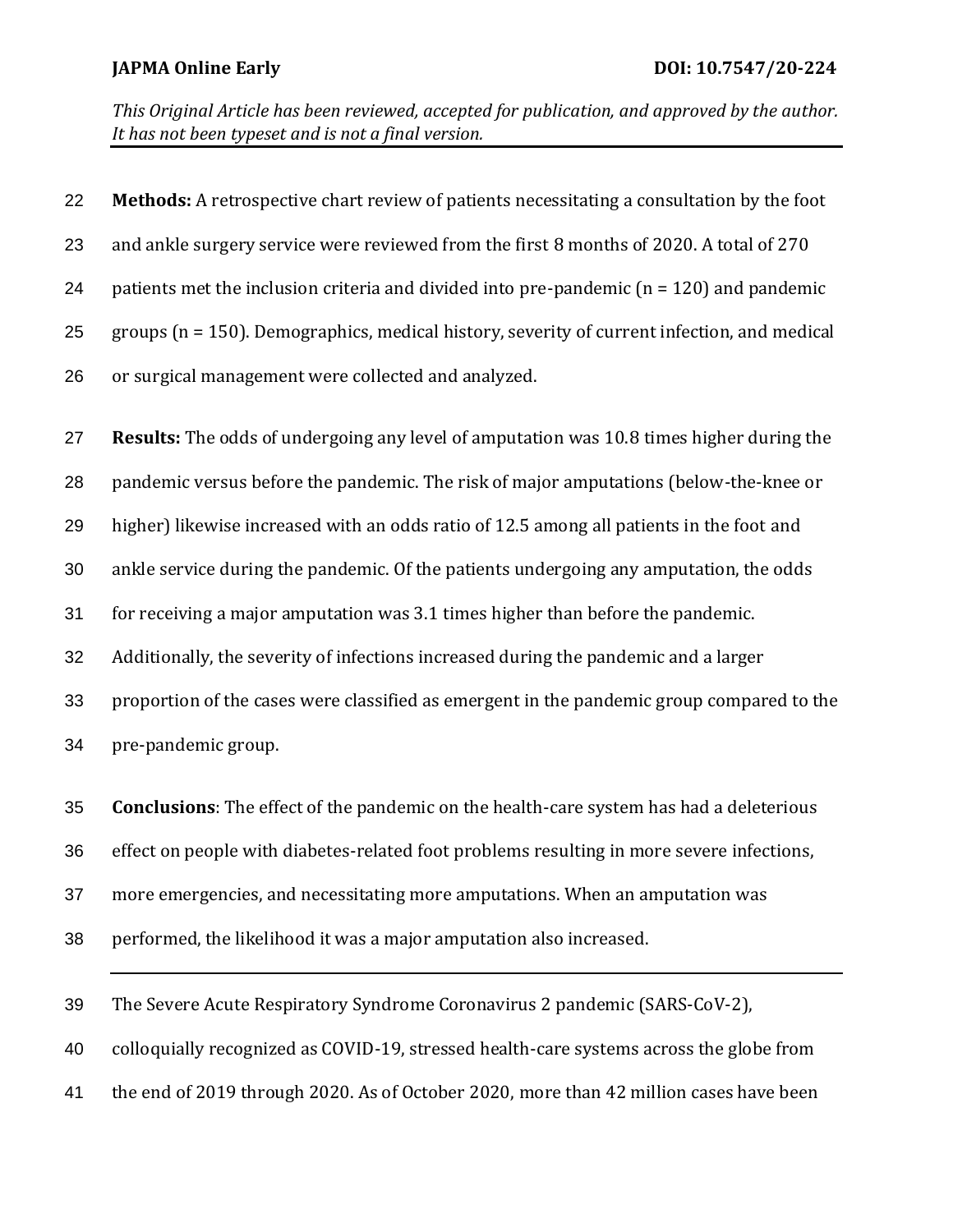| 42 | reported globally, with more than one million deaths from the continuing disease . <sup>1</sup> As the |
|----|--------------------------------------------------------------------------------------------------------|
| 43 | international community suspended societal norms to reduce the spread of the                           |
| 44 | predominantly respiratory virus, traditional means of health care similarly adjusted. In               |
| 45 | March of 2020, hospitals around the United States of America suspended elective                        |
| 46 | procedures to conserve personal protective equipment (PPE), ventilators, and potential                 |
| 47 | hospital beds in anticipation of surges that would overwhelm individual health systems. <sup>2-4</sup> |
| 48 | In an effort to reduce the exposure of patients at risk for developing severe symptoms of              |
| 49 | the illness, physicians turned to telehealth for patient encounters. <sup>5</sup>                      |
| 50 | As the utility of telehealth in the outpatient and inpatient setting varies, several                   |
| 51 | manifestations continue to require in-person follow-up due to the nature of the pathology.             |
| 52 | Specifically, postoperative follow-up appointments and diabetic-foot-wound checks posed                |
| 53 | a challenge as several parameters of evaluation become difficult to assess over the digital            |
| 54 | medium. Despite this disturbance in traditional care, outpatient care continued with                   |
| 55 | attention to minimizing exposure risk as outlined in the pandemic Diabetic Foot Triage                 |
| 56 | System. <sup>6</sup> Even with the adoption of telehealth, home health visits, and reduced in-person   |
| 57 | clinic hours, care of patients was significantly disrupted.                                            |
| 58 | Our primary aim is to perform a descriptive, secondary analysis, of an inpatient                       |

 population requiring foot and ankle services in a level-one trauma center in the US Midwest during the COVID-19 pandemic through September 2020. Our secondary aim is to illustrate changes in this inpatient population in terms of both volume and infection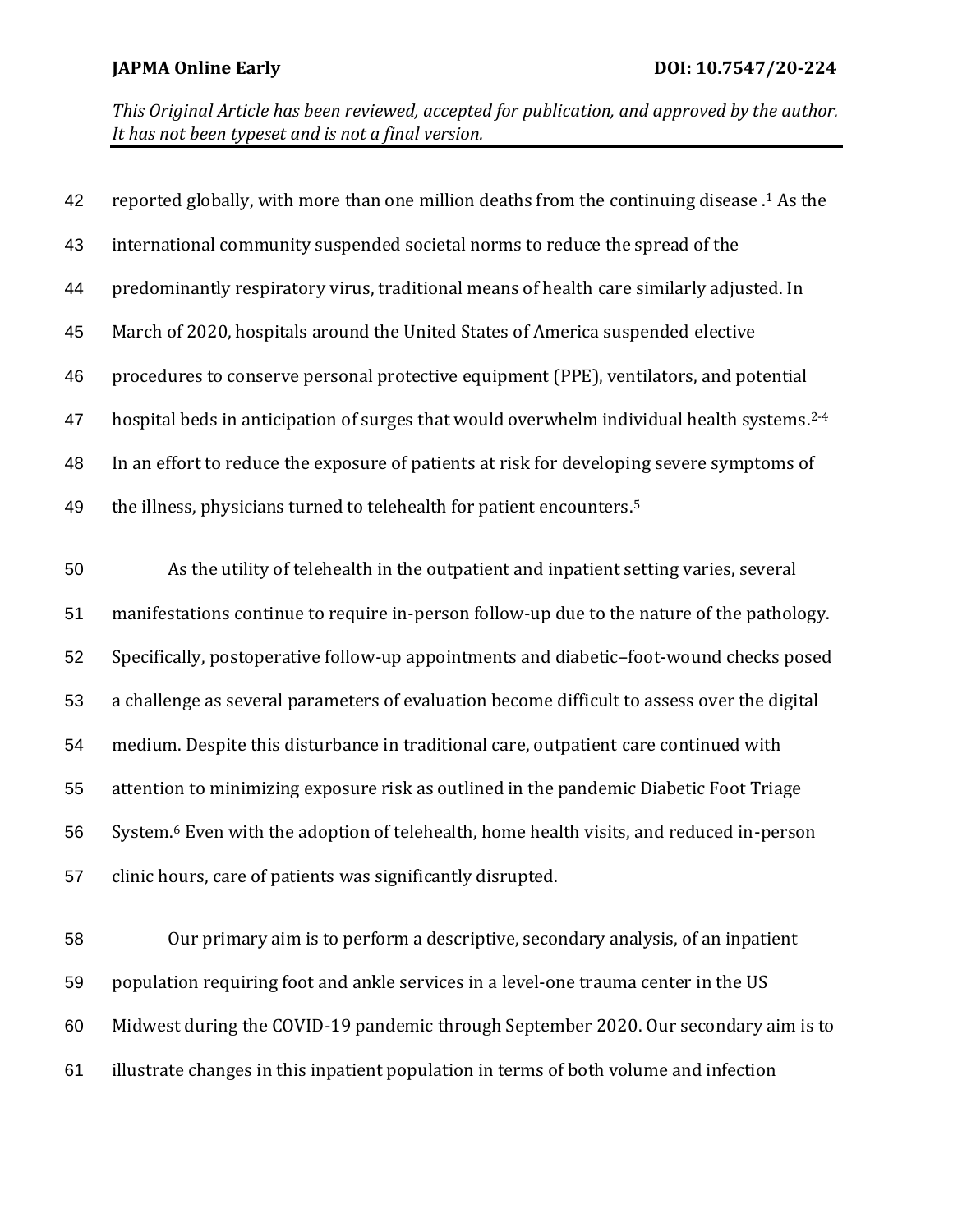severity in relation to identified time points during the pandemic, specifically in those with diabetes.

### **Materials and Methods**

 We reviewed the electronic charts of inpatients admitted to and consulted by the foot and ankle surgery service between January 1 and August 31, 2020. Inclusion exclusion criteria, as shown in Figure 1, allowed for the identification of patients that were admitted to Grant Medical Center (GMC) from January 1 through August 31, 2020 by the foot and ankle surgery service or consulted by the service. The group was divided into pre-pandemic (January 1, 2020–March 17, 2020) and pandemic (March 18, 2020–August 31, 2020). Patients who were admitted pre- or postoperatively for an outpatient, elective procedure as well as those aged younger than 18 were excluded. Key dates in the timeline of the pandemic are shown in Table 1 and provide context for changes in health-care delivery or other social circumstances.

 Demographics including age, gender, height, weight, body mass index (BMI), and race were collected. Medical history consisted of history of smoking, diabetes status, hypertension, end-stage renal disease, peripheral vascular disease, COVID-19 status, and previous wound/amputation. Severity of infection in the diabetic population was identified by laterality of infection, the International Working Group on the Diabetic Foot (IWGDF) 80 classification, final level of amputation, and length of stay.<sup>7</sup> Patient data was accessed retrospectively via electronic medical record (EMR) and entered into Research Electronic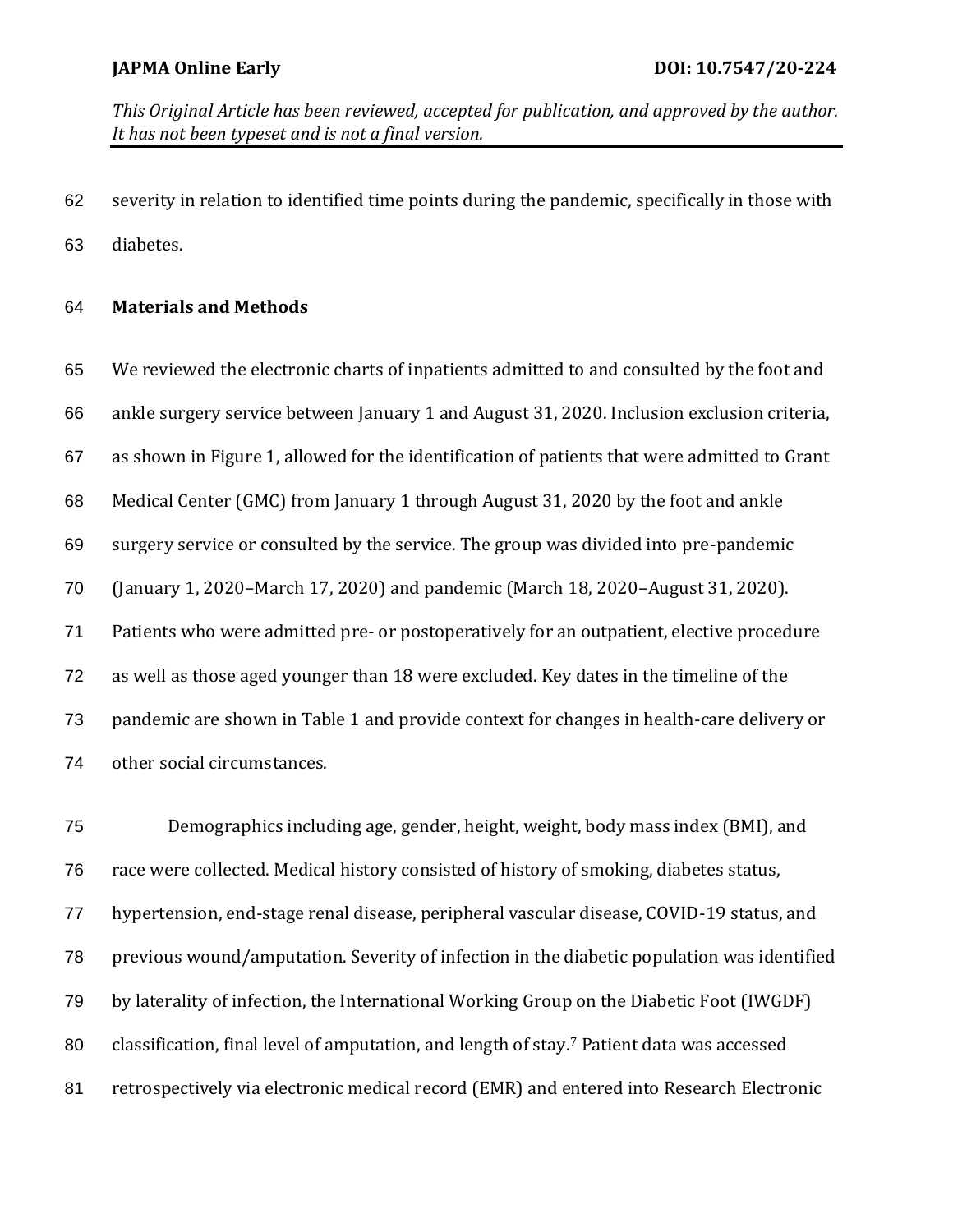| 82 | Data Capture (REDCap). <sup>8-9</sup> Descriptive statistics were used to describe demographics and |
|----|-----------------------------------------------------------------------------------------------------|
| 83 | variables for the pre-pandemic and pandemic groups. Student's t-test, Fisher's exact test,          |
| 84 | and $\chi^2$ test were used to analyze variables between these groups. An odds ratio with 95%       |
| 85 | confidence interval (CI) was used to show the relationship of minor and major amputation            |
| 86 | rate from before and during the pandemic. Statistical significance was set at $P \le 0.05$ . This   |
| 87 | study was approved by the OhioHealth GMC IRB (#1638958-3).                                          |
|    |                                                                                                     |

**Results**

### **Patient Characteristics**

 A total of 370 patients were included in the final analysis as shown in the consortium flowchart (Fig. 1). There were 100 nondiabetic (non-DM) patients and 270 diabetic (DM) patients, of which most were diagnosed with Type II diabetes (Type I: 10 patients; Type II: 260 patients) as reported in Table 2. The demographics of the DM group were not statistically significantly different between the pre-pandemic DM group and the pandemic DM group except for age, history of hypertension, and history of peripheral artery disease. Of the 123 patients tested for COVID-19 in the DM group, 4 (3.25%) tested positive at least once upon admission. Figure 2 illustrates the number of admission or consultations to the GMC foot and ankle surgery service for all patients with the DM group overlaid with the number of COVID-19 cases in Franklin County, Ohio by calendar week. The labeled vertical lines denote important dates (Table 1) regarding State of Ohio orders, such as closing and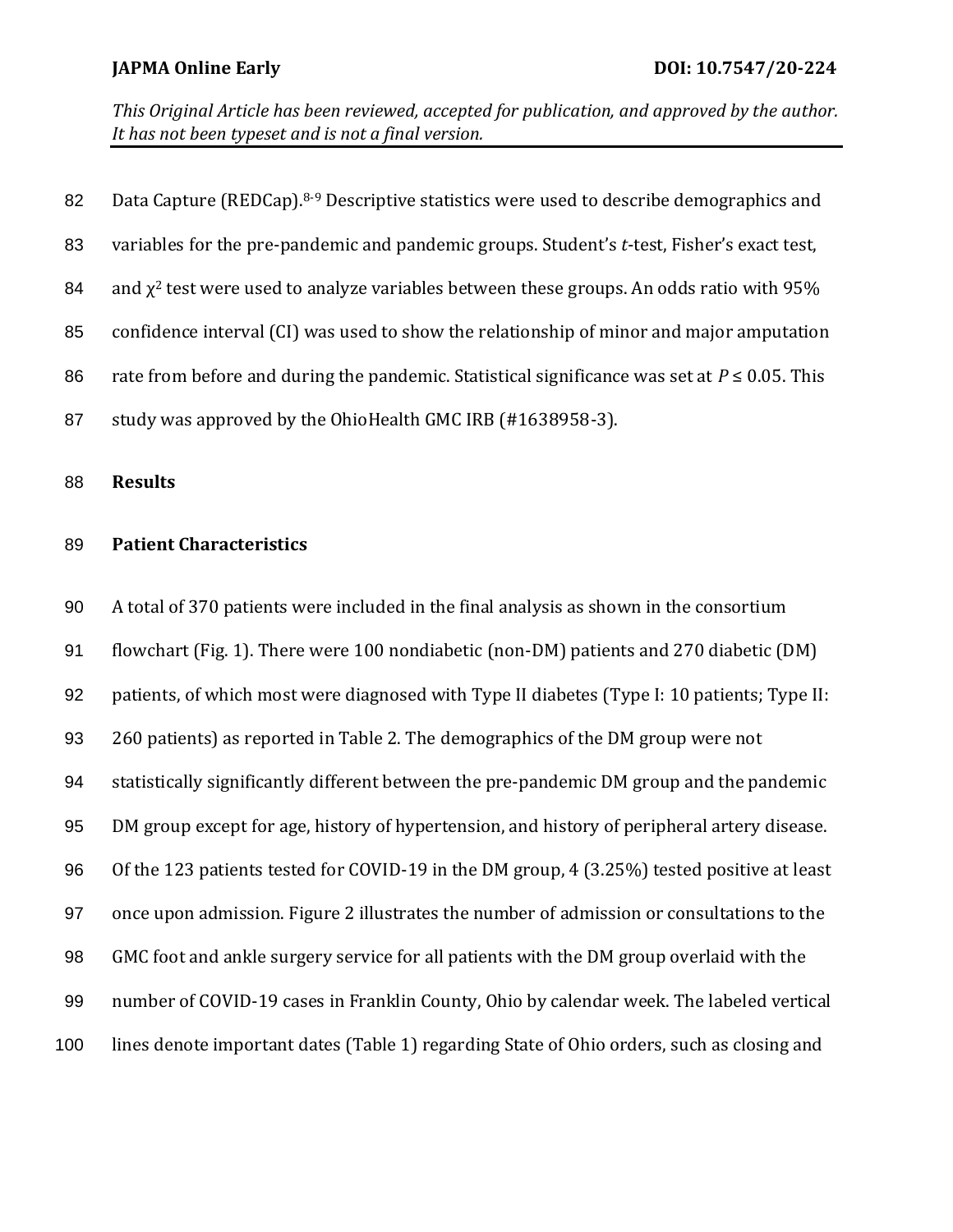opening services denoted by the labeled vertical lines. (Note: Weeks calculated as starting Mondays and ending Sundays).

### **Infection Severity**

 Diabetes type, presenting pathology, and level of amputation were not statistically significantly different between the groups as shown in Table 3. Laterality was statistically significantly different between the two periods with more bilateral presentation in the pre- pandemic group (14.7%) than in the pandemic group (5.33%) (*P* = 0.043). The infection severity differed between groups as well with more uninfected cases occurring in the pre- pandemic group (18.26%) than the pandemic group (7.48%) (*P* = 0.04) (Fig. 3). More mild and severe cases occurred in the pandemic group (35.37% and 14.97%, respectively) than in the pre-pandemic group (29.57% and 9.57%, respectively). The odds of receiving any level of amputation during the pandemic period were 10.8 times higher (*P* < 0.0001; 95%, CI: 6.5–17.8) compared to the pre-pandemic period. Though the extent of surgery and length of stay were not statistically significantly different between the groups (Table 4), the odds ratio of receiving a major amputation during the pandemic period was 12.5 (*P* <0.001; 95%CI: 4.2–37.7) compared to the pre-pandemic period. Of the patients who did require an 118 amputation, the odds of that being a major amputation was 3.1 times higher  $(P = 0.028)$ ; 95%CI: 0.98–9.7) than before the pandemic. A larger proportion of emergent cases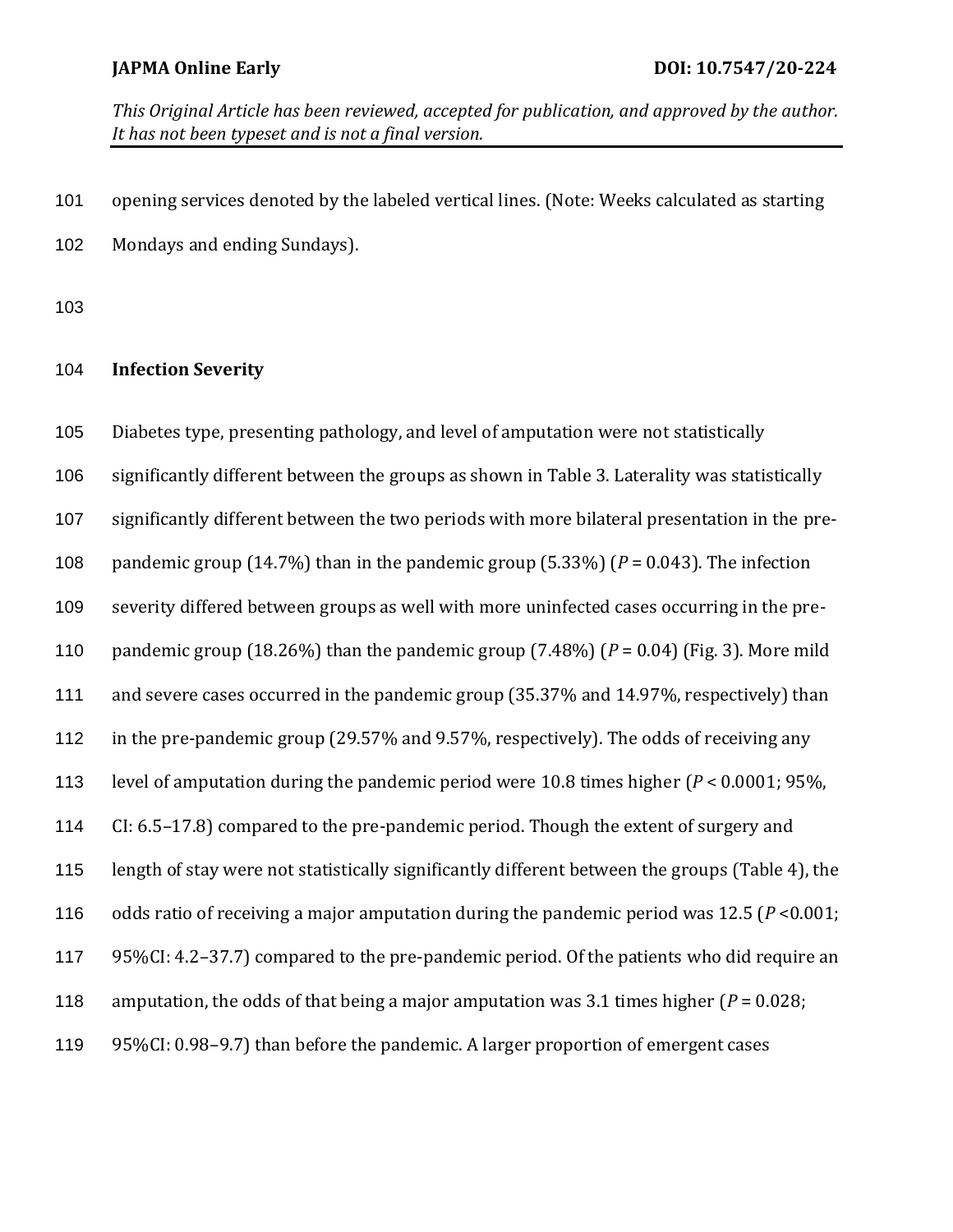occurred in the pandemic group (6.00%) compared to the pre-pandemic group (0.83%; *P* = 0.046).

### **Discussion**

 COVID-19 manifested itself in a number of pathologies where exposed individuals expressed both the initial traditional fever, dry cough, and respiratory distress as well as 125 unique symptoms, such as delirium, anosmia, and gastrointestinal illness.<sup>10-12</sup> In the lower extremity, sequelae of the virus has been reported to include a dermatologic appearance of 127 "COVID-toes" or chilblain-like lesions, though information continues to evolve.<sup>13-16</sup> Impacts of the pandemic indirectly linked to the virus because of fear of contracting the illness lead to neglect and an initial decrease in admission for illnesses such as acute coronary 130 syndrome followed by a mortality increase.<sup>17</sup> Similarly, the Centers for Disease Control and Prevention reported a 23% decrease in heart attack, 20% decrease in stroke, and 10% decrease in uncontrolled glycemic control emergency department visits within 10 weeks of the national emergency declared following COVID-19, though limited data examines similar 134 effects on diabetic foot infections.<sup>18</sup> Our study includes data for lower-extremity infection admissions at GMC from January 1, 2020 to August 31, 2020, with Figure 2 highlighting the steep and steady decline in the number of admissions following stay-at-home orders and the cancellation of elective procedures around week 10 followed by a return to baseline number of weekly admissions after reopening of businesses and medical facilities (Fig. 2B and 2E).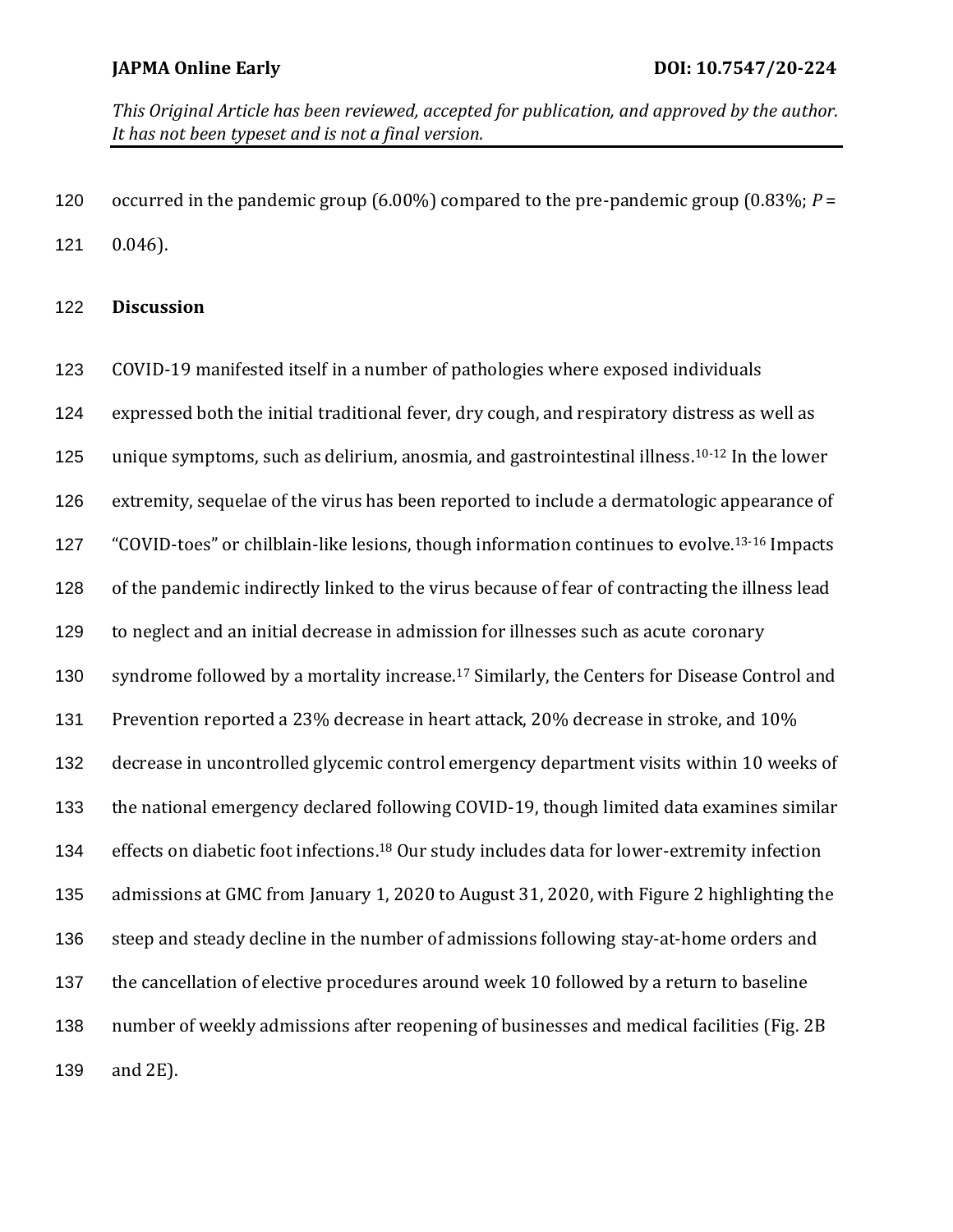Weeks after widespread shutdown, we found that our hospital experienced a higher proportion of patients with mild and severe infections during the pandemic compared to the pre-pandemic period. Moreover, the number of emergent surgeries was greater in the pandemic period, a time when the odds of undergoing a minor or major amputation was significantly greater compared to the pre-pandemic period. We speculate that the increased severity of diabetic foot infections and major amputations were attributable to an abrupt interruption of and limited accessibility to diabetic–foot-wound care and limb preservation, as well as a patient's perception of safety of care during the COVID-19 pandemic. Similar findings were noted in Italy, correlating with rapid and critical worsening of diabetic foot infections, as well as in the Netherlands where significantly more major amputations occurred in 2020 than in the previous 2 years in patients with 151 critical limb-threatening ischemia.<sup>19,20</sup> Lancaster and colleagues<sup>21</sup> saw a similar increase in foot infections and an increase in the ratio of major to minor amputations, with a threefold increase in major amputations from pre-pandemic levels.

 The sequelae of COVID-19 on patients with diabetic foot disease support the need for further investigation into methods of health-care delivery such as telemedicine to 156 assess and treat this vulnerable patient population.<sup>22</sup> Current literature assists in the management of the diabetic foot, emphasizing triaging patients to dictate the appropriate 158 site and urgency of care needed to limit diabetic-foot-related hospitalizations.<sup>6</sup> Similarly, the strategies to reduce severe diabetic foot infections and complications (STRIDE) protocol, demonstrated efficacy in triaging patients, resulting in similar rates of diabetic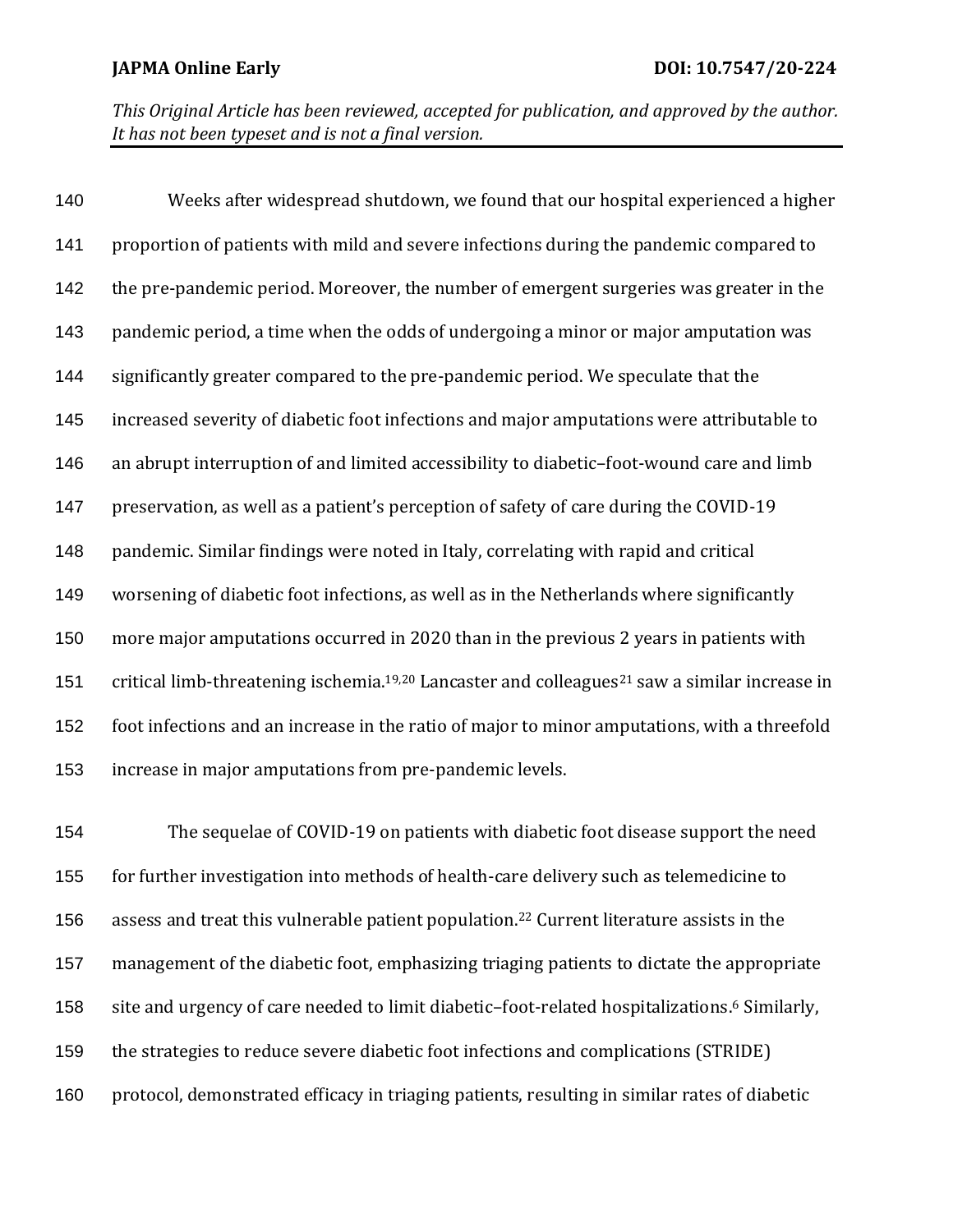| 161 | foot-ulcer-related hospitalizations and minor amputation rates during the pandemic                     |
|-----|--------------------------------------------------------------------------------------------------------|
| 162 | compared to the same study period 1 year prior. <sup>23</sup> Overall, the restrictions of patient     |
| 163 | encounters during the pandemic reinforce the importance of clinical observation and as Shi             |
| 164 | and colleagues <sup>24</sup> noted, will result in a paradigm shift in the management of diabetic foot |
| 165 | ulcers with emphasis on alternatives such as larval therapy for at-home wound                          |
| 166 | debridements or oral antibiotics to treat osteomyelitis that would have otherwise                      |
| 167 | necessitated resection. <sup>24</sup>                                                                  |
| 168 | We recognize that our study has several limitations, and due to its retrospective                      |
| 169 | nature, we can only make correlational claims. Notably, patients were not analyzed for                 |
| 170 | rates of direct admission or scheduled admission from an outpatient setting during pre-                |
| 171 | pandemic and during pandemic settings. Our study was limited to patients from the foot                 |
| 172 | and ankle surgery service roster. We did not account for patients with infection severity              |
| 173 | deemed beyond salvageable and those who did not receive a consultation from our service.               |
| 174 | Because this study examines only one institution, the sample size is not as large as those             |
| 175 | publications using databases across multiple hospitals. Thus, the present study focuses                |
| 176 | only on lower-extremity infections in patients who presented to the hospital during this               |
| 177 | initial period. We plan to continue the investigation through the end of the pandemic.                 |

### **Conclusions**

 In conclusion, the results of this study illustrate the initial decrease followed by increase in lower-extremity infection hospitalizations during the COVID-19 pandemic, an experience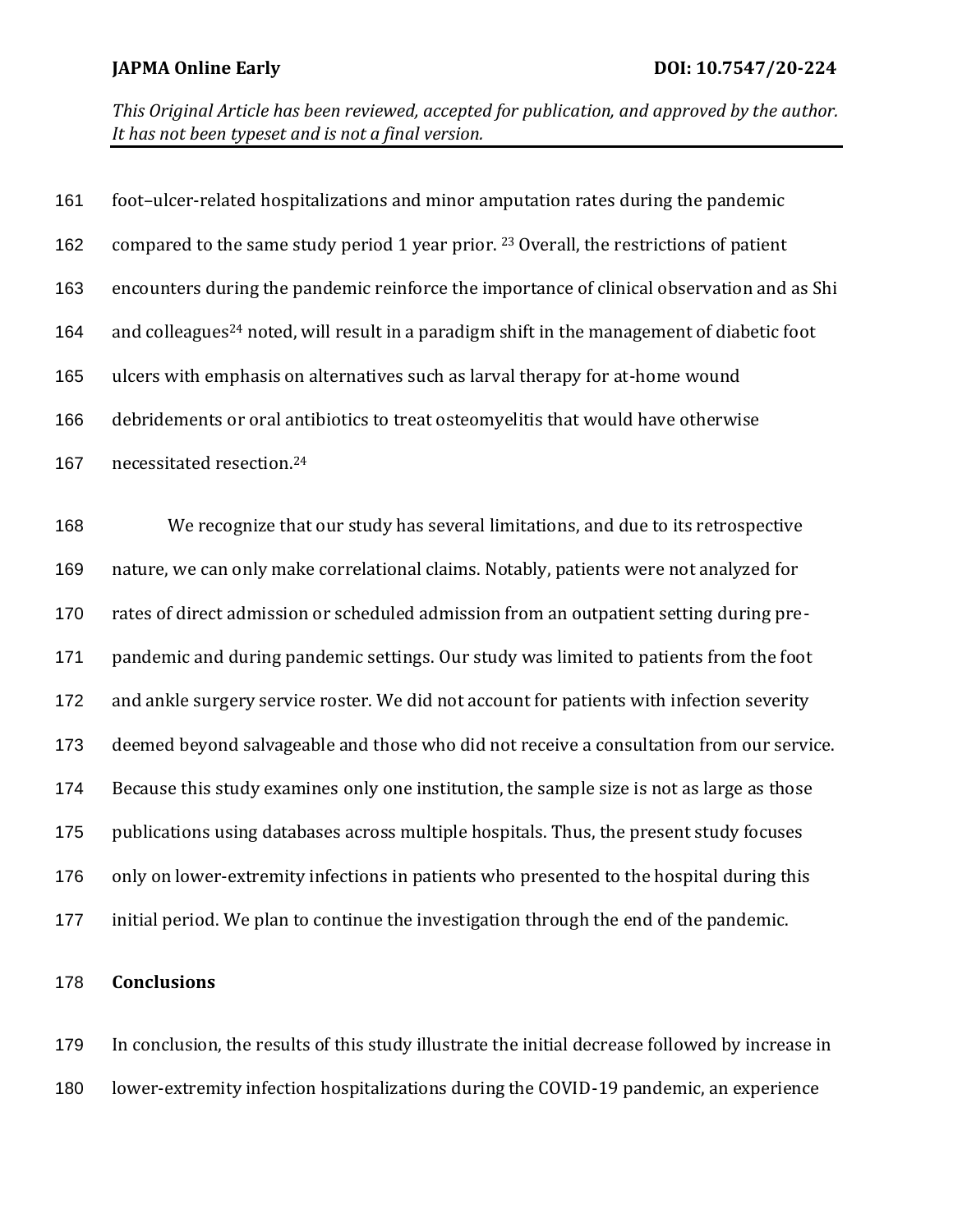| 181 | shared across medical specialties during this period. Moreover, the rise in severity of       |  |  |
|-----|-----------------------------------------------------------------------------------------------|--|--|
| 182 | infections further shows the indirect toll the pandemic placed on patients at risk for limb   |  |  |
| 183 | loss as their neglected care and follow-up for fear of contracting the virus lead to more     |  |  |
| 184 | proximal amputations. The findings in this investigation show the vital role podiatrists play |  |  |
| 185 | from routine follow-ups to limb salvage for at-risks populations. Furthermore, as this        |  |  |
| 186 | pandemic continues, this study shows the need for effectively triaging patients at risk of    |  |  |
| 187 | limb loss, specifically in instances where face-to-face encounters have been replaced by      |  |  |
| 188 | telemedicine. We will continue to collect data through the remainder of the pandemic and      |  |  |
| 189 | report future trends in lower-extremity infections, amputations, and other complications to   |  |  |
| 190 | understand the full impact that COVID-19 placed on our patients.                              |  |  |
| 191 | Financial Disclosures: None reported.                                                         |  |  |
| 192 | <b>Conflict of Interest: None reported.</b>                                                   |  |  |
| 193 | <b>References</b>                                                                             |  |  |
| 194 | 1. Johns Hopkins University: COVID-19 Dashboard by the Center for Systems Science             |  |  |
| 195 | and Engineering. Available at: https://coronavirus.jhu.edu/map.html%0D. Accessed              |  |  |
| 196 | April 30, 2020.                                                                               |  |  |
| 197 | Sarac NJ, Sarac BA, Schoenbrunner AR, et al: A review of state guidelines for elective<br>2.  |  |  |
| 198 | orthopaedic procedures during the COVID-19 outbreak. J Bone Joint Surg Am 102:                |  |  |

942, 2020; doi:10.2106/jbjs.20.00510.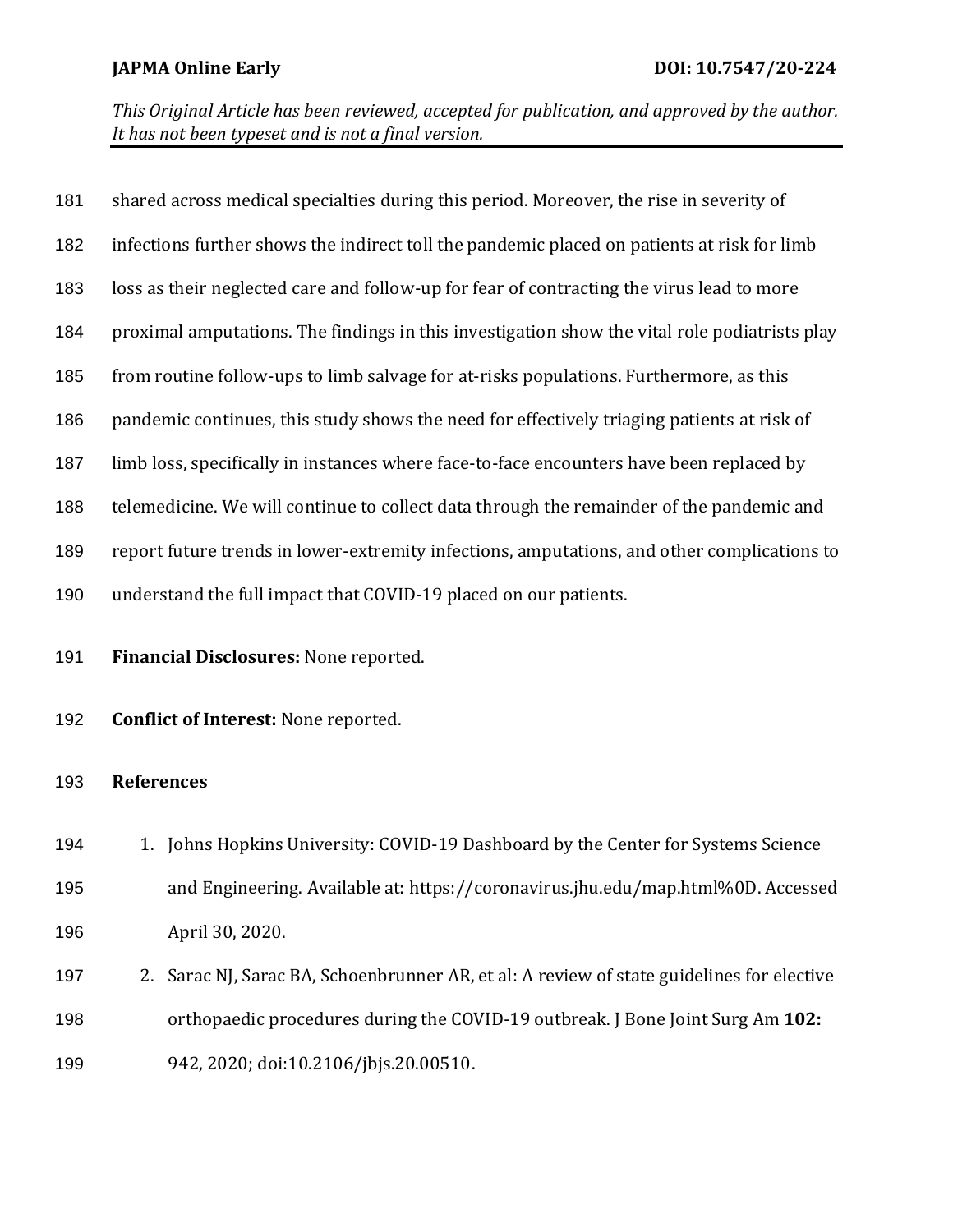| 200 | 3. Brücher BLDM, Nigri G, Tinelli A, et al: COVID-19: Pandemic surgery guidance.        |
|-----|-----------------------------------------------------------------------------------------|
| 201 | 4open 3: 1, 2020; doi:10.1051/fopen/2020002.                                            |
| 202 | 4. Mauffrey C, Trompeter A: Lead the way or leave the way: leading a Department of      |
| 203 | Orthopedics through the COVID-19 pandemic. Eur J Orthop Surg Traumatol 30: 555,         |
| 204 | 2020; doi:10.1007/s00590-020-02670-x.                                                   |
| 205 | 5. Smith AC, Thomas E, Snoswell CL, et al: Telehealth for global emergencies:           |
| 206 | Implications for coronavirus disease 2019 (COVID-19). J Telemed Telecare 26: 309,       |
| 207 | 2020; doi:10.1177/1357633X20916567.                                                     |
| 208 | 6. Rogers LC, Lavery LA, Joseph WS, et al: All feet on deck—the role of podiatry during |
| 209 | the COVID-19 pandemic: Preventing hospitalizations in an overburdened healthcare        |
| 210 | system, reducing amputation and death in people with diabetes. JAPMA [Published         |
| 211 | online early March 25, 2020; doi:10.7547/20-051].                                       |
| 212 | 7. PA Harris, R Taylor, R Thielke, et al: Research electronic data capture (REDCap) -A  |
| 213 | metadata-driven methodology and workflow process for providing translational            |
| 214 | research informatics support. J Biomed Inform 42: 377, 2009; doi:                       |
| 215 | 10.1016/j.jbi.2008.08.010                                                               |
| 216 | 8. International Working Group on Diabetic Foot: 2019 Guidelines. Available at:         |
| 217 | https://iwgdfguidelines.org/guidelines/guidelines. Accessed October 28, 2020.           |
| 218 | 9. PA Harris, R Taylor, BL Minor, et al: REDCap Consortium, The REDCap consortium:      |
| 219 | Building an international community of software platform partners. J Biomed             |
| 220 | Inform 95: 103208, 2019; doi: 10.1016/j.jbi.2019.103208.                                |
|     |                                                                                         |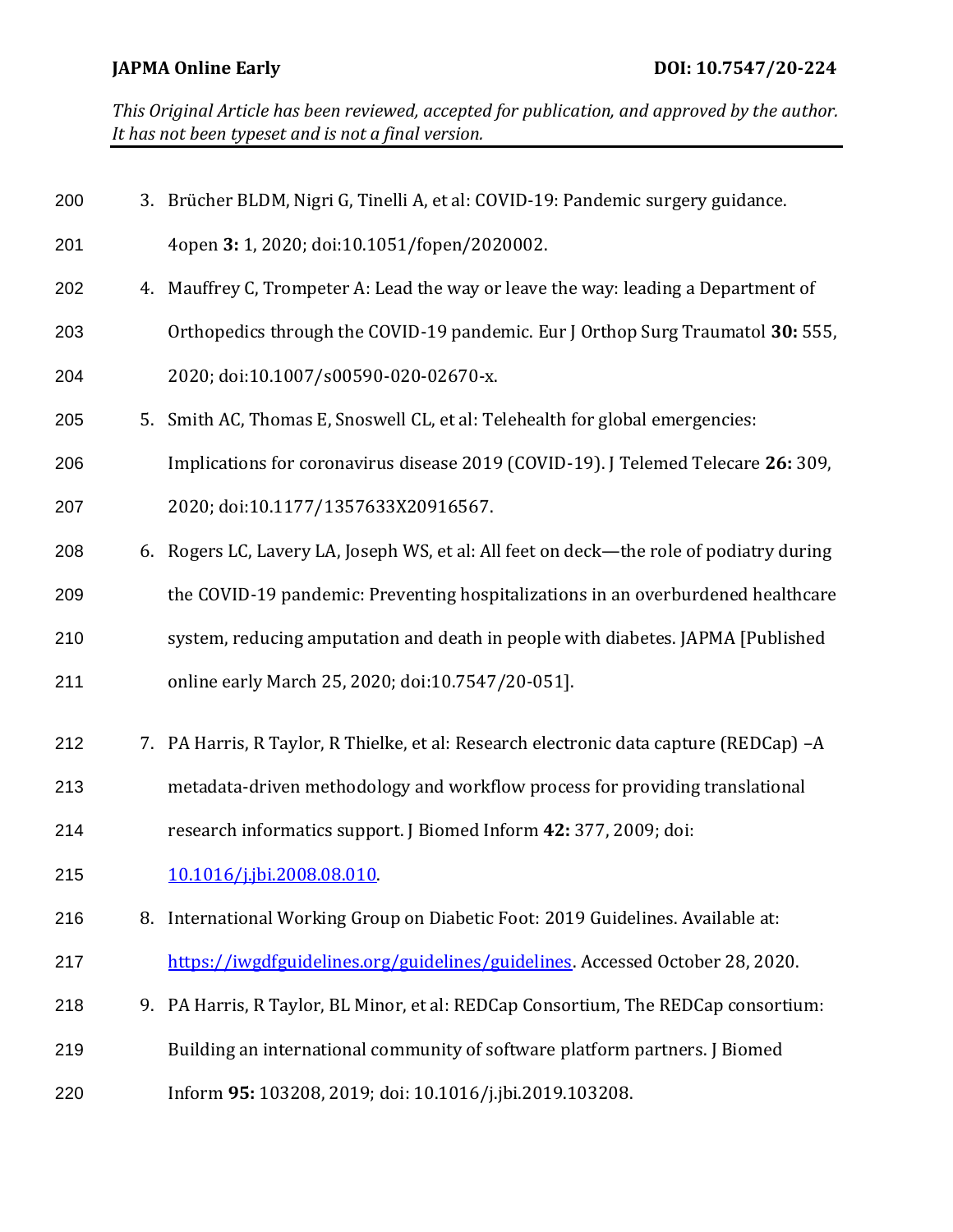| 221 | 10. Alkeridy WA, Almaghlouth I, Alrashed R, et al: A unique presentation of delirium in a |  |  |
|-----|-------------------------------------------------------------------------------------------|--|--|
| 222 | patient with otherwise asymptomatic COVID-19. J Am Geriatr Soc 68: 1382, 2020;            |  |  |
| 223 | doi:10.1111/jgs.16536.                                                                    |  |  |
| 224 | 11. Brookes NRG, Fairley JW, Brookes GB: Acute olfactory dysfunction-A primary            |  |  |
| 225 | presentation of COVID-19 infection. Ear Nose Throat J 99: 94, 2020;                       |  |  |
| 226 | doi:10.1177/0145561320940119.                                                             |  |  |
| 227 | 12. Tariq R, Saha S, Furqan F, et al: Prevalence and mortality of COVID-19 patients with  |  |  |
| 228 | gastrointestinal symptoms: A systematic review and meta-analysis. Mayo Clin Proc          |  |  |
| 229 | 95: 1632, 2020; doi:10.1016/j.mayocp.2020.06.003.                                         |  |  |
| 230 | 13. Andina D, Noguera-Morel L, Bascuas-Arribas M, et al: Chilblains in children in the    |  |  |
| 231 | setting of COVID-19 pandemic. Pediatr Dermatol 37: 406, 2020;                             |  |  |
| 232 | doi:10.1111/pde.14215.                                                                    |  |  |
| 233 | 14. Landa N, Mendieta-Eckert M, Fonda-Pascual P, et al: Chilblain-like lesions on feet    |  |  |
| 234 | and hands during the COVID-19 Pandemic. Int J Dermatol 59: 739, 2020;                     |  |  |
| 235 | doi:10.1111/ijd.14937.                                                                    |  |  |
| 236 | 15. Nirenberg MS, del Mar Ruiz Herrera M: Foot manifestations in a COVID-19 positive      |  |  |
| 237 | patient: A case study. JAPMA [published online early May 4, 2020; doi:10.7547/20-         |  |  |
| 238 | 088].                                                                                     |  |  |
| 239 | 16. Basatneh R, Vlahovic TC: Addressing the question of dermatologic manifestations of    |  |  |
| 240 | SARS-CoV-2 infection in the lower extremities: A closer look at the available data        |  |  |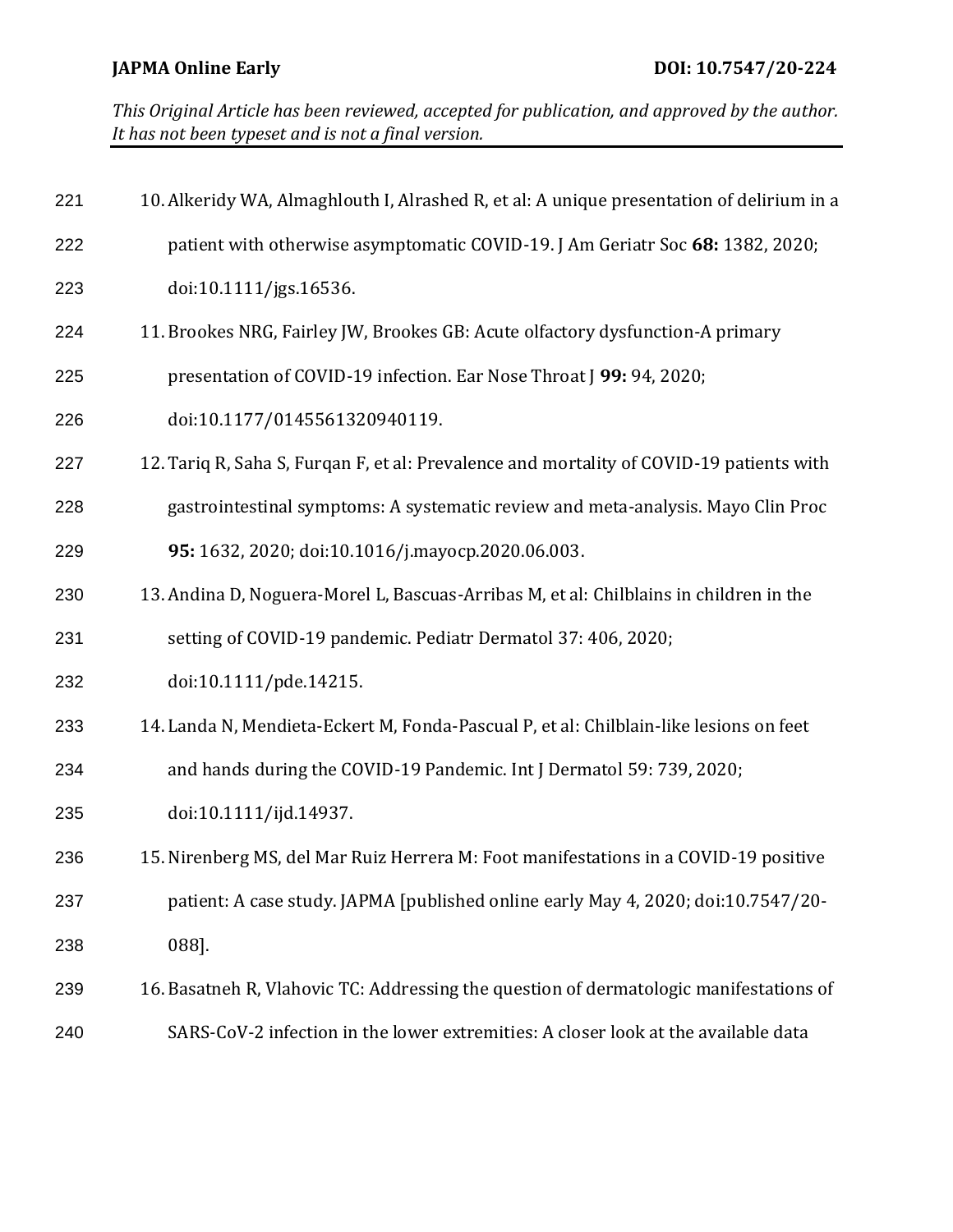| 241 | and its implications. JAPMA [published online early April 20, 2020; doi: 10.7547/20-    |
|-----|-----------------------------------------------------------------------------------------|
| 242 | 074                                                                                     |
| 243 | 17. Metzler B, Siostrzonek P, Binder RK, et al: Decline of acute coronary syndrome      |
| 244 | admissions in Austria since the outbreak of COVID-19: The pandemic response             |
| 245 | causes cardiac collateral damage. Eur Heart J 41: 1852, 2020; doi:                      |
| 246 | 10.1093/eurheartj/ehaa314.                                                              |
| 247 | 18. Gluckman TJ, Wilson MA, Chiu S, et al: Case rates, treatment approaches, and        |
| 248 | outcomes in acute myocardial infarction during the coronavirus disease 2019             |
| 249 | pandemic. JAMA Cardiol [Published online August 07, 2020;                               |
| 250 | doi:10.1001/jamacardio.2020.3629].                                                      |
| 251 | 19. Caruso P, Longo M, Signoriello S, et al: Diabetic foot problems during the COVID-19 |
| 252 | pandemic in a tertiary care center: The emergency among the emergencies. Diabetes       |
| 253 | Care 43: e123, 2020; doi: 10.2337/dc20-1347.                                            |
| 254 | 20. Schuivens PME, Buijs M, Boonman-de Winter L, et al: Impact of the COVID-19          |
| 255 | lockdown strategy on vascular surgery practice: More major amputations than             |
| 256 | usual. Ann Vasc Surg [Published online August 4, 2020;                                  |
| 257 | doi:10.1016/j.avsg.2020.07.025].                                                        |
| 258 | 21. Lancaster EM, Wu B, Iannuzzi J, et al: Impact of the COVID-19 pandemic on an        |
| 259 | academic vascular practice and a multidisciplinary limb preservation program. J         |
| 260 | Vasc Surg [Published online September 12, 2020; doi:10.1016/j.jvs.2020.08.132].         |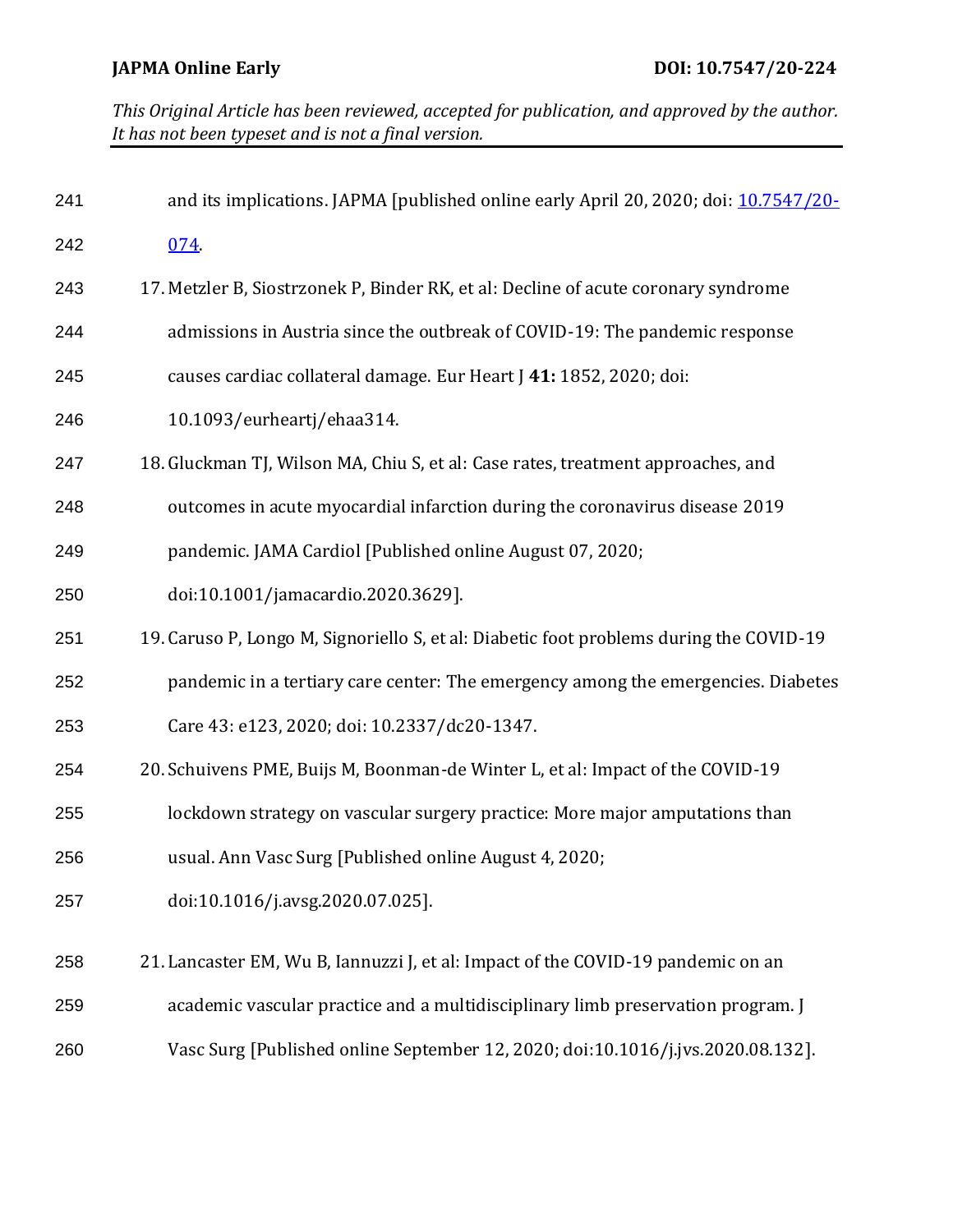| 261 | 22. Jaly I, Iyengar K, Bahl S, et al: Redefining diabetic foot disease management service |
|-----|-------------------------------------------------------------------------------------------|
| 262 | during COVID-19 pandemic. Diabetes Metabl Syndr 14: 833, 2020; doi: .                     |
| 263 | 10.1016/j.dsx.2020.06.023.                                                                |
| 264 | 23. Schmidt BM, Munson ME, Rothenberg GM, et al: Strategies to reduce severe diabetic     |
| 265 | foot infections and complications during epidemics (STRIDE). J Diabetes                   |
| 266 | Complications 34: 107691, 2020; doi: 10.1016/j.jdiacomp.2020.107691.                      |
| 267 | 24. Shin L, Bowling FL, Armstrong DG, et al: Saving the diabetic foot during the COVID-   |
| 268 | 19 pandemic: A tale of two cities. Diabetes Care 43: 1704, 2020; doi: 10.2337/dc20-       |
| 269 | 1176.                                                                                     |
| 270 |                                                                                           |
| 271 |                                                                                           |
| 272 |                                                                                           |
| 273 |                                                                                           |
| 274 |                                                                                           |
| 275 |                                                                                           |
| 276 |                                                                                           |
| 277 |                                                                                           |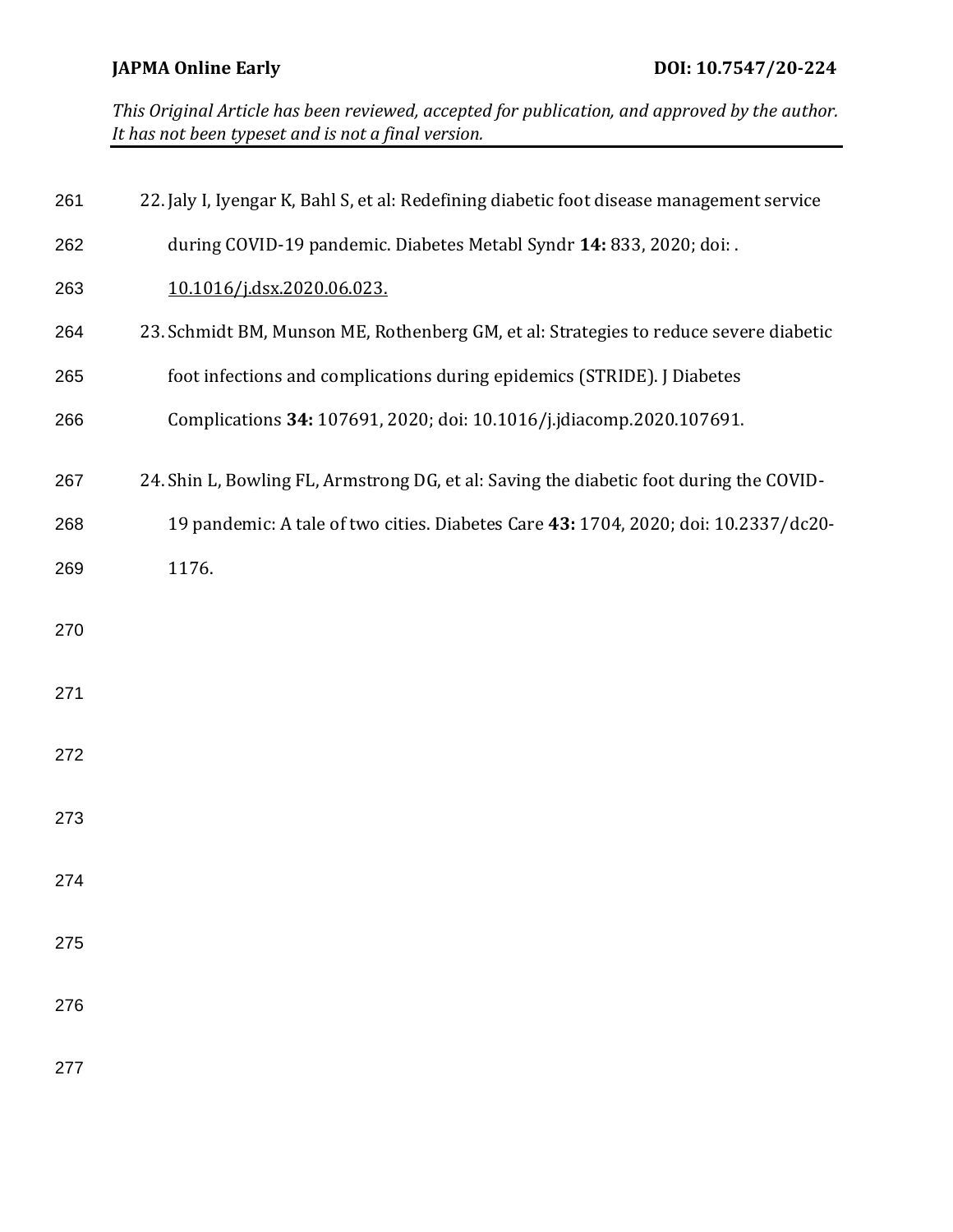# 278 **Table 1. Key dates associated with restrictions or reopenings.**

| <b>Key Date</b> | <b>Restriction/Reopening</b>                                                                                                            |  |
|-----------------|-----------------------------------------------------------------------------------------------------------------------------------------|--|
| March 18, 2020  | Cancellation of elective procedures                                                                                                     |  |
| March 20, 2020  | First COVID-19 death reported in Ohio                                                                                                   |  |
| March 22, 2020  | Stay-at-home order is issued                                                                                                            |  |
| May 1, 2020     | Hospital, medical, dental and veterinary services that<br>don't require an overnight hospital stay were able to be<br>performed         |  |
| May 12, 2020    | Consumer, retail and service businesses reopened                                                                                        |  |
| May 26, 2020    | Gyms, fitness centers, pools, and sports leagues (only for<br>sports involving limited or no contact) reopened                          |  |
| June 8, 2020    | Assisted living facilities and intermediate care facilities<br>for people with developmental disabilities allowed<br>outside visitation |  |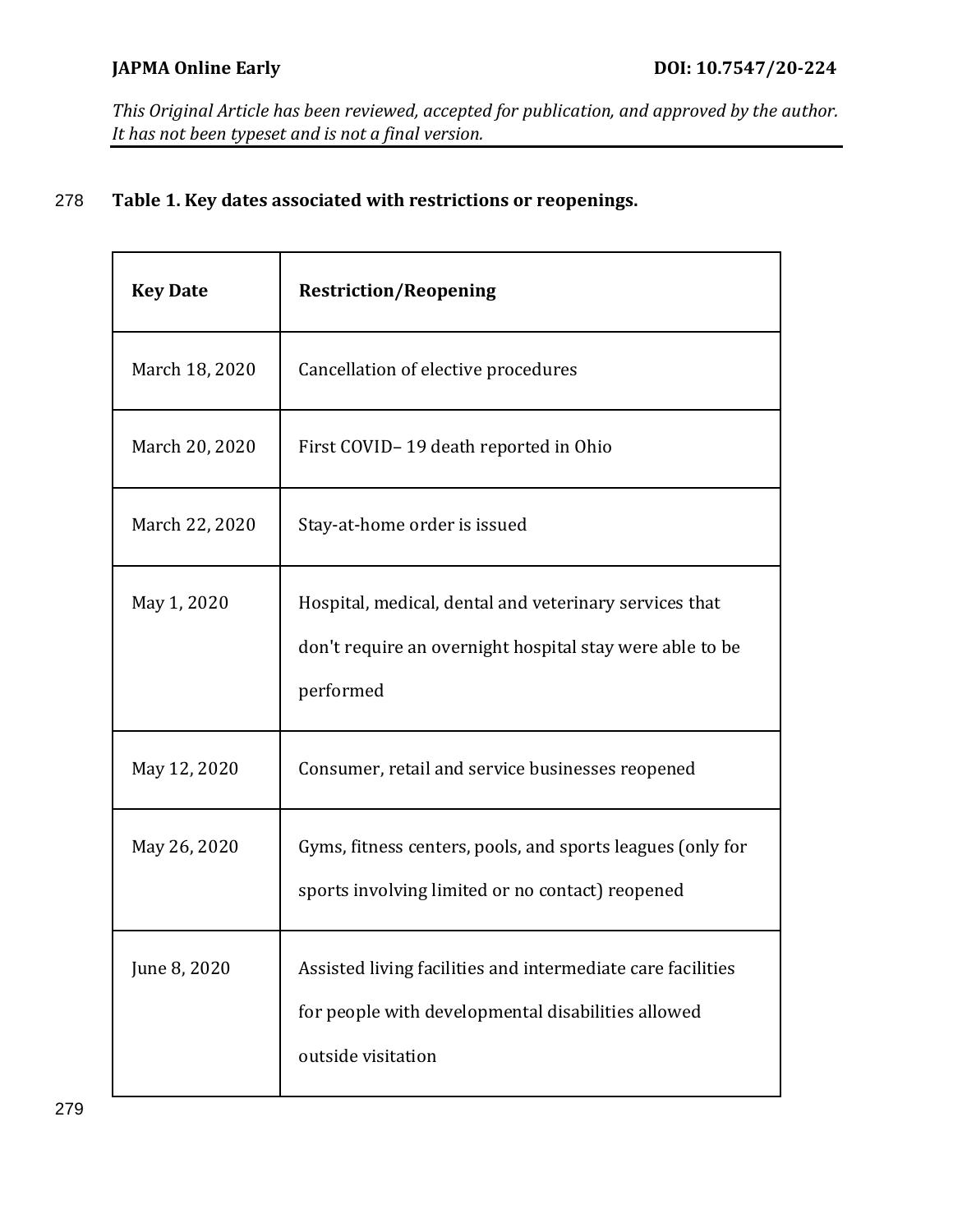### **JAPMA Online Early DOI: 10.7547/20-224**

*This Original Article has been reviewed, accepted for publication, and approved by the author. It has not been typeset and is not a final version.* 

# 280 **Table 2: Demographics and Medical History (All and Diabetic Patients)**

| Characteristic                                  | <b>Overall</b>               | Diabetes Mellitus Group      |  |  |
|-------------------------------------------------|------------------------------|------------------------------|--|--|
|                                                 | $(N = 370)$                  | $(n = 270)$                  |  |  |
| Age (mean $\pm$ SD [range]                      | $58.55 \pm 13.35$ [22-97]    | $58.59 \pm 11.46$ [29-88]    |  |  |
| (years)                                         |                              |                              |  |  |
|                                                 |                              |                              |  |  |
| Race (No. [%])                                  |                              |                              |  |  |
| Asian                                           | 2(0.54)                      | 2(0.74)                      |  |  |
| <b>Black</b>                                    | 89 (24.05)                   | 61 (22.59)                   |  |  |
| Caucasian                                       | 272 (73.51)                  | 201 (74.44)                  |  |  |
| Hispanic or Latino                              | 4(1.08)                      | 3(1.11)                      |  |  |
| Declined/Unknown                                | 3(0.81)                      | 3(1.11)                      |  |  |
| Gender (No. [%])                                |                              |                              |  |  |
| Female                                          | 131 (35.41)                  | 89 (32.96)                   |  |  |
| Male                                            | 239 (64.59)                  | 181 (67.04)                  |  |  |
| Weight (mean ± SD<br>[range] (pounds)           | $210.50 \pm 63.86$ [81-563]  | $224.2 \pm 59.71$ [81-424]   |  |  |
| Height (mean ± SD [range]<br>(inches)           | $68.97 \pm 4.24$ [53-84]     | $69.30 \pm 4.34$ [53-84]     |  |  |
| Body Mass Index (mean ±<br>SD [range] $(kg/m2)$ | $30.99 \pm 8.57$ [14.3-68.5] | $32.80 \pm 8.16$ [14.3-62.6] |  |  |
| Smoking (No. [%])                               |                              |                              |  |  |
| Yes                                             | 228 (61.62)                  | 169 (62.59)                  |  |  |
| N <sub>o</sub>                                  | 142 (38.38)                  | 101 (37.41)                  |  |  |
| Hypertension (No. [%])                          |                              |                              |  |  |
| Yes                                             | 284 (76.76)                  | 221 (81.85)                  |  |  |
| N <sub>o</sub>                                  | 86 (23.24)                   | 49 (18.15)                   |  |  |
| End Stage Renal Disease (No. [%])               |                              |                              |  |  |
| Yes                                             | 46 (12.43)                   | 39 (14.44)                   |  |  |
| No                                              | 324 (87.57)                  | 231 (85.56)                  |  |  |
| Peripheral Vascular Disease (No. [%])           |                              |                              |  |  |
| Yes                                             | 145 (39.19)                  | 116 (42.96)                  |  |  |
| No                                              | 225 (60.81)                  | 154 (57.04)                  |  |  |
| Covid-19 Test (No. [%])                         |                              |                              |  |  |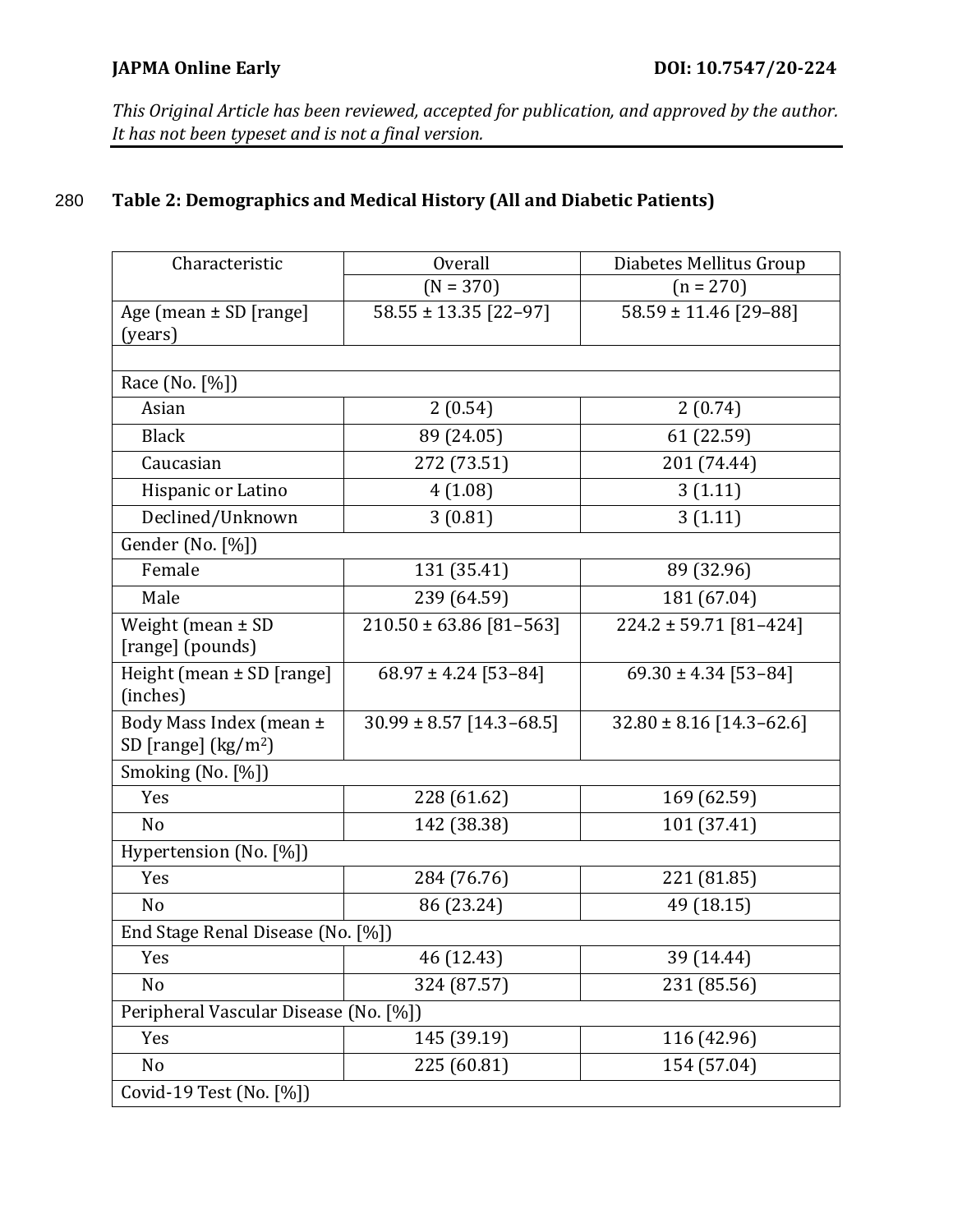| Not Tested                  | 211 (57.03)        | 147 (54.44) |  |  |
|-----------------------------|--------------------|-------------|--|--|
| Yes-once negative           | 152 (41.08)        | 117 (43.33) |  |  |
| Yes-once positive           | 3(0.81)            | 2(0.74)     |  |  |
| Multiple negative           | 2(0.54)<br>2(0.74) |             |  |  |
| Multiple positive           | 2(0.54)            | 2(0.74)     |  |  |
| Time of Admission (No. [%]) |                    |             |  |  |
| Pre-closure                 | 158 (42.70)        | 120 (44.44) |  |  |
| Pandemic                    | 212 (57.30)        | 150 (55.56) |  |  |
|                             |                    |             |  |  |

281

282

283

284

285

286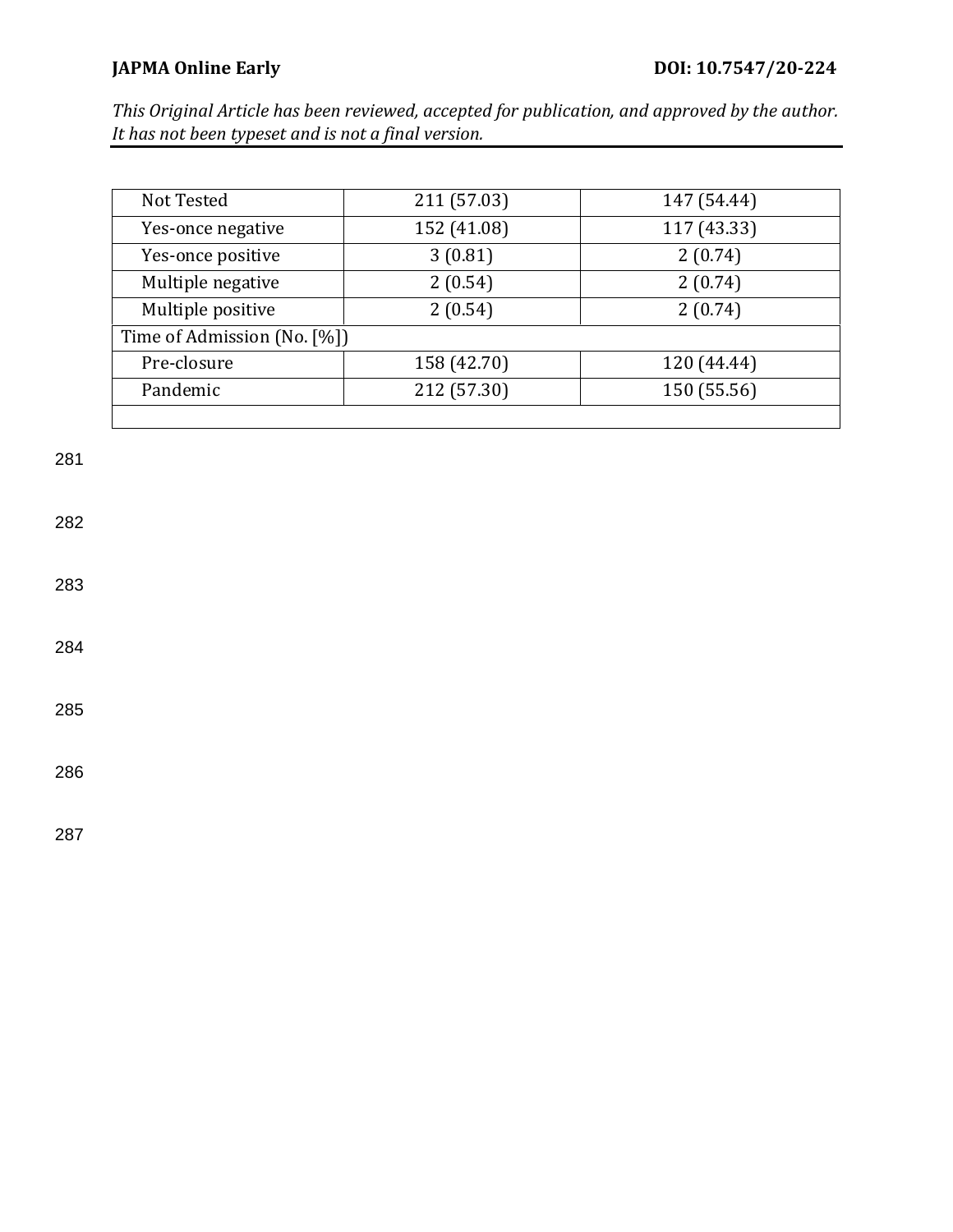### 288 **Table 3. Pathology and final level of amputation of the DM Group (pre-pandemic versus**

# 289 **pandemic)**

| Characteristic                                                                                                  | Pre-pandemic ( $n = 120$ ) | Pandemic (n =150) | $P$ value |  |
|-----------------------------------------------------------------------------------------------------------------|----------------------------|-------------------|-----------|--|
| Diabetes (No. [%]) <sup>a</sup>                                                                                 |                            |                   |           |  |
| Type 1                                                                                                          | 4(3.33)                    | 6(4.00)           |           |  |
| Type 2                                                                                                          | 116 (96.67)                | 144 (96.00)       |           |  |
| Presenting Pathology (No. [%]) <sup>a</sup>                                                                     |                            |                   |           |  |
| <b>Diabetic Foot</b><br>Infection                                                                               | 111 (92.50)                | 137 (90.73)       |           |  |
| Post-operative<br>complication                                                                                  | 5(4.17)                    | 8(5.33)           |           |  |
| <b>Traumatic Foot</b><br>Injury                                                                                 | 2(1.67)                    | 4(2.67)           |           |  |
| Intravenous<br>Drug Use<br>Infection                                                                            | 0(0.00)                    | 1(0.67)           |           |  |
| Other                                                                                                           | 2(1.67)                    | 0(0.00)           |           |  |
| Laterality (No. [%]) <sup>b</sup>                                                                               |                            |                   |           |  |
| Left                                                                                                            | 48 (40.00)                 | 69 (46.00)        |           |  |
| Right                                                                                                           | 55 (45.83)                 | 73 (48.67)        |           |  |
| Bilateral                                                                                                       | 17(14.17)                  | 8(5.33)           |           |  |
| Most proximal level of amputation of the side of presenting illness (No. $[%]$ ) <sup><math>\alpha</math></sup> |                            |                   |           |  |
| Digital                                                                                                         | 18 (34.62)                 | 27 (54.00)        |           |  |
| Forefoot                                                                                                        | 21 (40.38)                 | 19 (38.00)        |           |  |
| Midfoot                                                                                                         | 11(21.15)                  | 4(8.00)           |           |  |
| Rearfoot                                                                                                        | 2(3.85)                    | 0(0.00)           |           |  |
| <b>NA</b>                                                                                                       | 68                         | 100               |           |  |

290 Abbreviation: NA, not applicable

291 *<sup>a</sup>*Fisher's test

292  $b \gamma^2$  test

293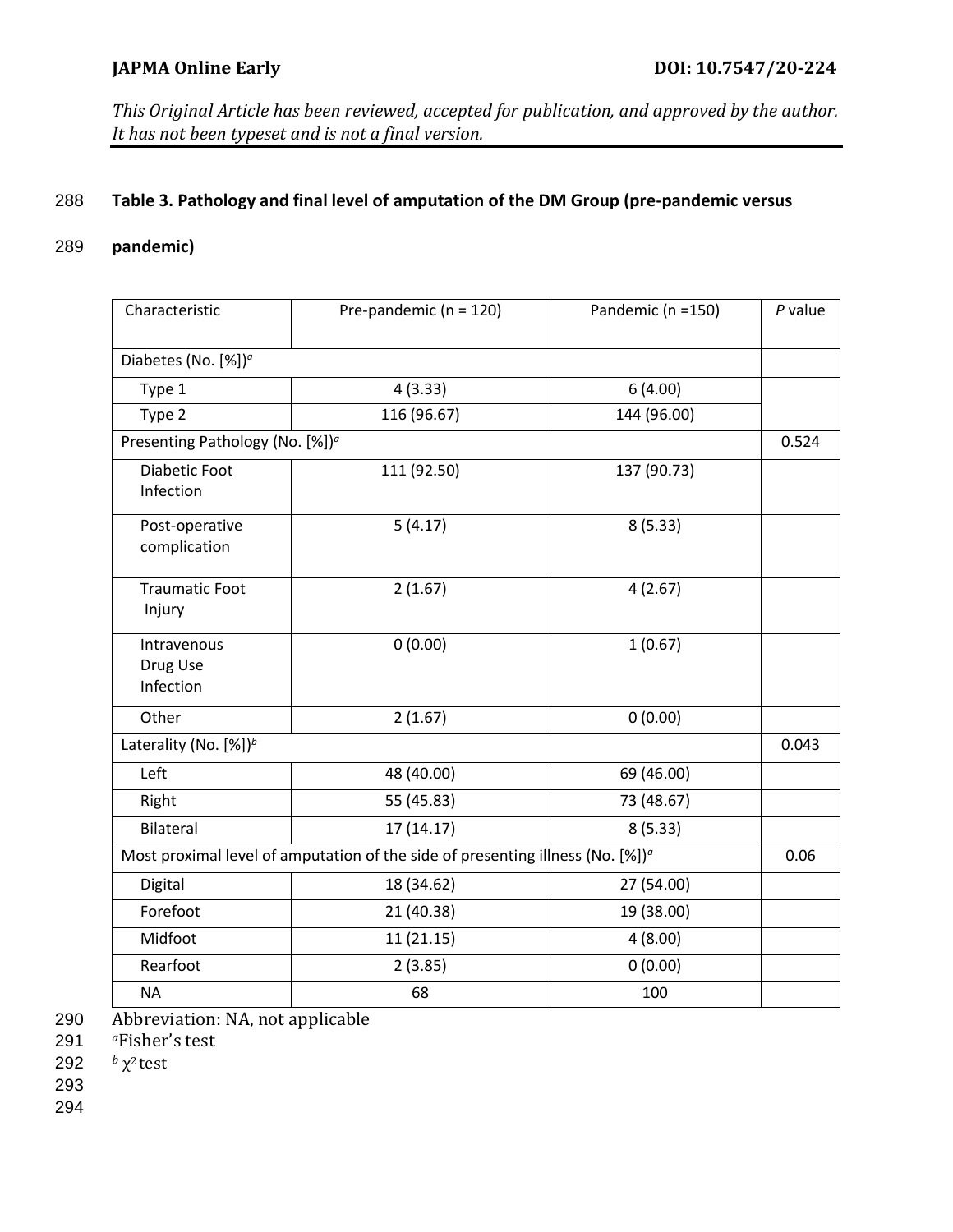# 295 **Table 4. Surgery-related variables for the DM group (pre-pandemic versus pandemic)**

| Variable                                                               | Pre-pandemic (n=120)  | Pandemic ( $n = 150$ ) | P value |  |
|------------------------------------------------------------------------|-----------------------|------------------------|---------|--|
| Extent of surgery/final level of amputation (No. $[\%]$ ) <sup>a</sup> |                       |                        |         |  |
| 0 - soft tissue/bone debridement                                       | 13 (22.41)            | 24 (22.64)             |         |  |
| 1 - digital amputation                                                 | 19 (32.76)            | 22 (20.75)             |         |  |
| 2 - Forefoot Amputation                                                | 19 (32.76)            | 38 (35.85)             |         |  |
| 3 - Midfoot (Lisfranc) Amputation                                      | 0(0.00)               | 2(1.89)                |         |  |
| 4 - Rearfoot (Chopart) Amputation                                      | 3(5.17)               | 1(0.94)                |         |  |
| 5 – Below/Above the Knee Amputation                                    | 4(6.90)               | 19 (17.92)             |         |  |
| <b>NA</b>                                                              | 62                    | 44                     |         |  |
| Number of emergent cases (No. $[%]$ <sup>o</sup>                       |                       |                        |         |  |
| Yes                                                                    | 1(0.83)               | 9(6.00)                |         |  |
| No.                                                                    | 119 (99.17)           | 141 (94.00)            |         |  |
| Length of stay (mean $\pm$ SD [range]) <sup>c</sup>                    | $7.1 \pm 6.28$ (0-35) | $6.30 \pm 4.65$ (0-22) | 0.246   |  |

296 Abbreviation: NA, not applicable.

297 *<sup>a</sup>*Fisher's test

298  $χ²$  *test* 

*<sup>c</sup>* 299 *t*-test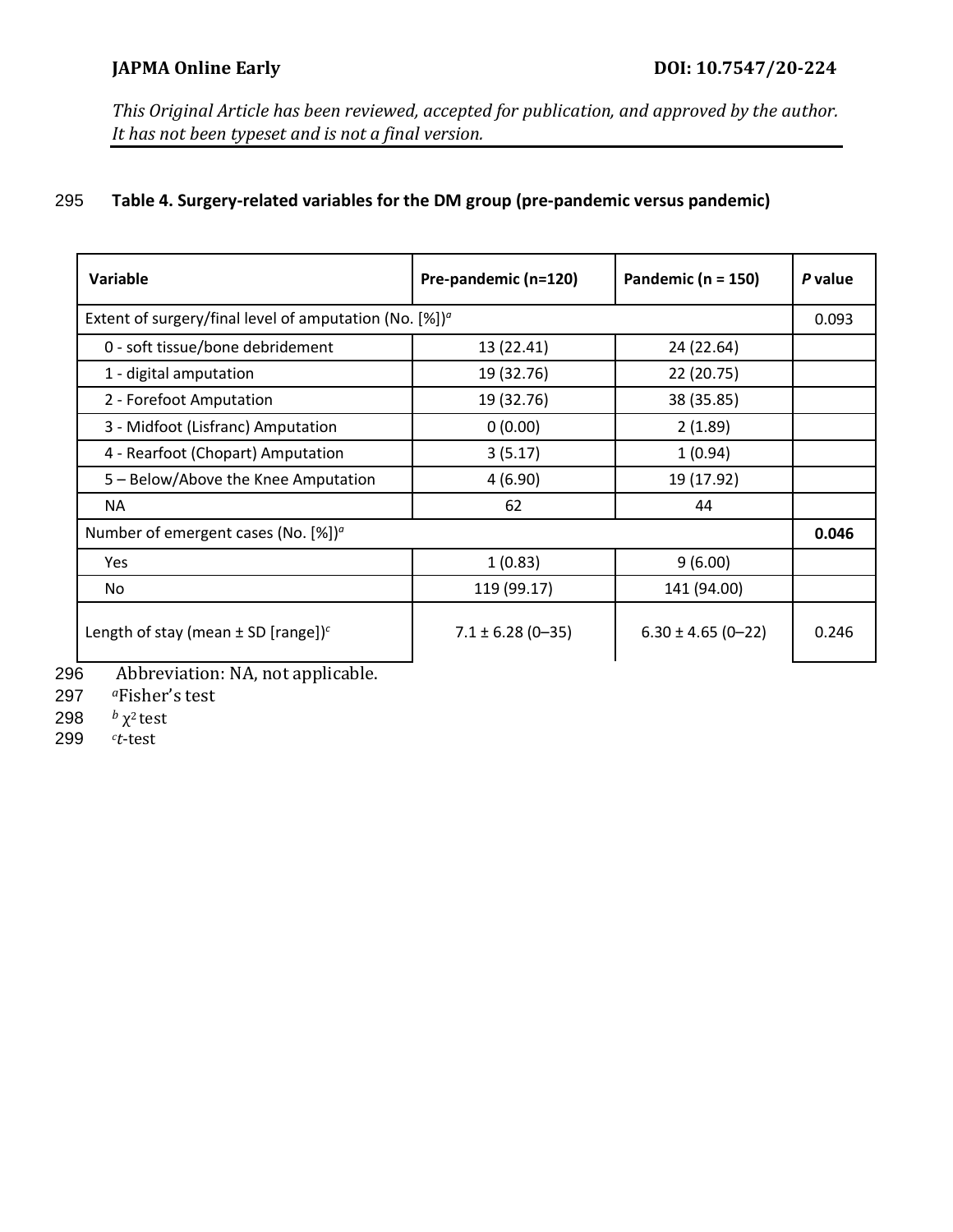

301 **Figure 1: Inclusion and exclusion criteria applied during data collection.**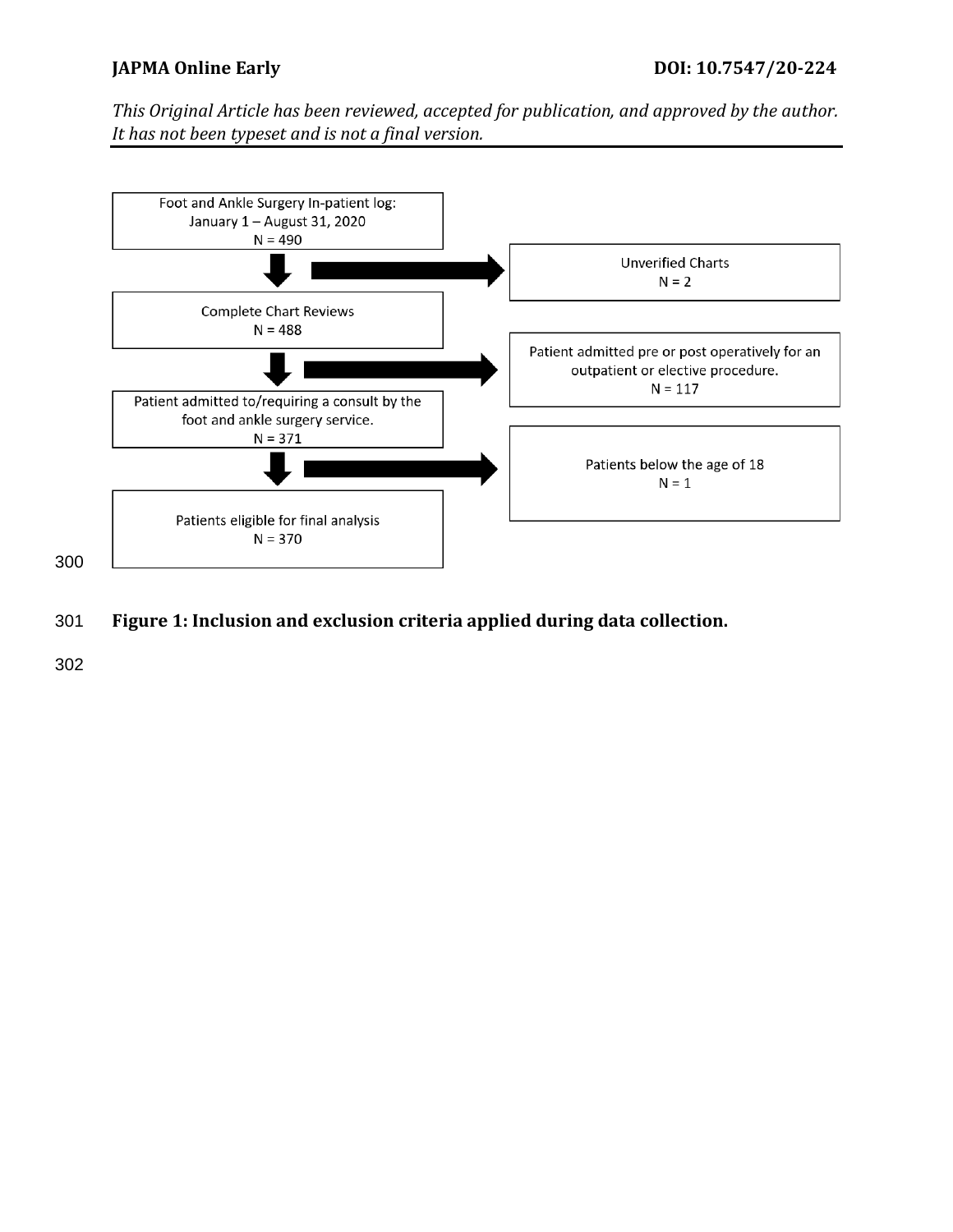

 **Figure 2: Franklin County COVID-19 Cases and lower extremity infection admissions with respect to (A)** Cancellation of elective procedures **(B)** Hospital, medical, dental and veterinary services that don't require an overnight hospital stay were able to be performed **(C)** Consumer, retail, and service businesses reopened **(D)** Gyms, fitness centers, pools, and sports leagues (only for sports involving limited or no contact) reopened **(E)** Assisted living facilities and intermediate care facilities for people with developmental disabilities allowed outside visitation